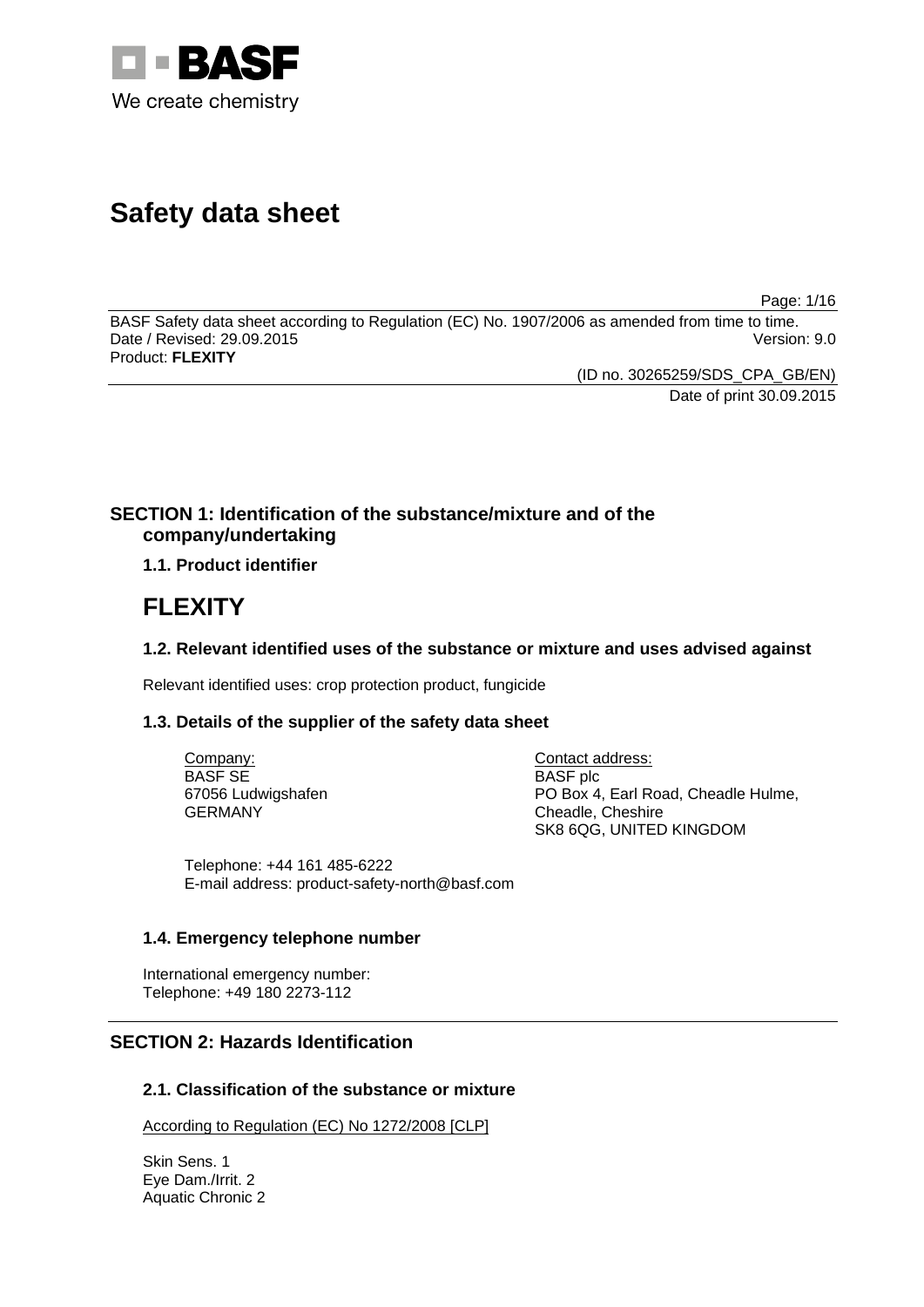Page: 2/16

BASF Safety data sheet according to Regulation (EC) No. 1907/2006 as amended from time to time. Date / Revised: 29.09.2015 Version: 9.0 Product: **FLEXITY**

(ID no. 30265259/SDS\_CPA\_GB/EN)

Date of print 30.09.2015

## H317, H319, H411, EUH401

For the classifications not written out in full in this section the full text can be found in section 16.

# **2.2. Label elements**

Globally Harmonized System (GHS) in accordance with UK regulations.

Pictogram:



Signal Word: Warning

| Hazard Statement:<br>H317<br>H319<br>H411<br>EUH401 | May cause an allergic skin reaction.<br>Causes serious eye irritation.<br>Toxic to aquatic life with long lasting effects.<br>To avoid risks to human health and the environment, comply with the<br>instructions for use. |
|-----------------------------------------------------|----------------------------------------------------------------------------------------------------------------------------------------------------------------------------------------------------------------------------|
| <b>Precautionary Statement:</b>                     |                                                                                                                                                                                                                            |
| P101<br>P102                                        | If medical advice is needed, have product container or label at hand.<br>Keep out of reach of children.                                                                                                                    |
| Precautionary Statements (Prevention):              |                                                                                                                                                                                                                            |
| P261                                                | Avoid breathing dust/fume/gas/mist/vapours/spray.                                                                                                                                                                          |
| P264                                                | Wash contaminated body parts thoroughly after handling.                                                                                                                                                                    |
| P272                                                | Contaminated work clothing should not be allowed out of the workplace.                                                                                                                                                     |
| P280                                                | Wear eye/face protection.                                                                                                                                                                                                  |
| Precautionary Statements (Response):                |                                                                                                                                                                                                                            |
| P305 + P351 + P338                                  | IF IN EYES: Rinse cautiously with water for several minutes. Remove<br>contact lenses, if present and easy to do. Continue rinsing.                                                                                        |
| P337 + P311                                         | If eye irritation persists: Call a POISON CENTER or doctor/physician.                                                                                                                                                      |
| P302+P352                                           | IF ON SKIN: Wash with plenty of water.                                                                                                                                                                                     |
| P333 + P313                                         | If skin irritation or rash occurs: Get medical advice/attention.                                                                                                                                                           |
| P362 + P364                                         | Take off contaminated clothing and wash before reuse.                                                                                                                                                                      |
| P321                                                | Specific treatment (see on this label).                                                                                                                                                                                    |
| P391                                                | Collect spillage.                                                                                                                                                                                                          |
| Precautionary Statements (Disposal):                |                                                                                                                                                                                                                            |
| P501                                                | Dispose of contents/container to a licensed hazardous-waste disposal                                                                                                                                                       |
|                                                     | contractor or collection site except for empty clean containers which can                                                                                                                                                  |

be disposed of as non-hazardous waste.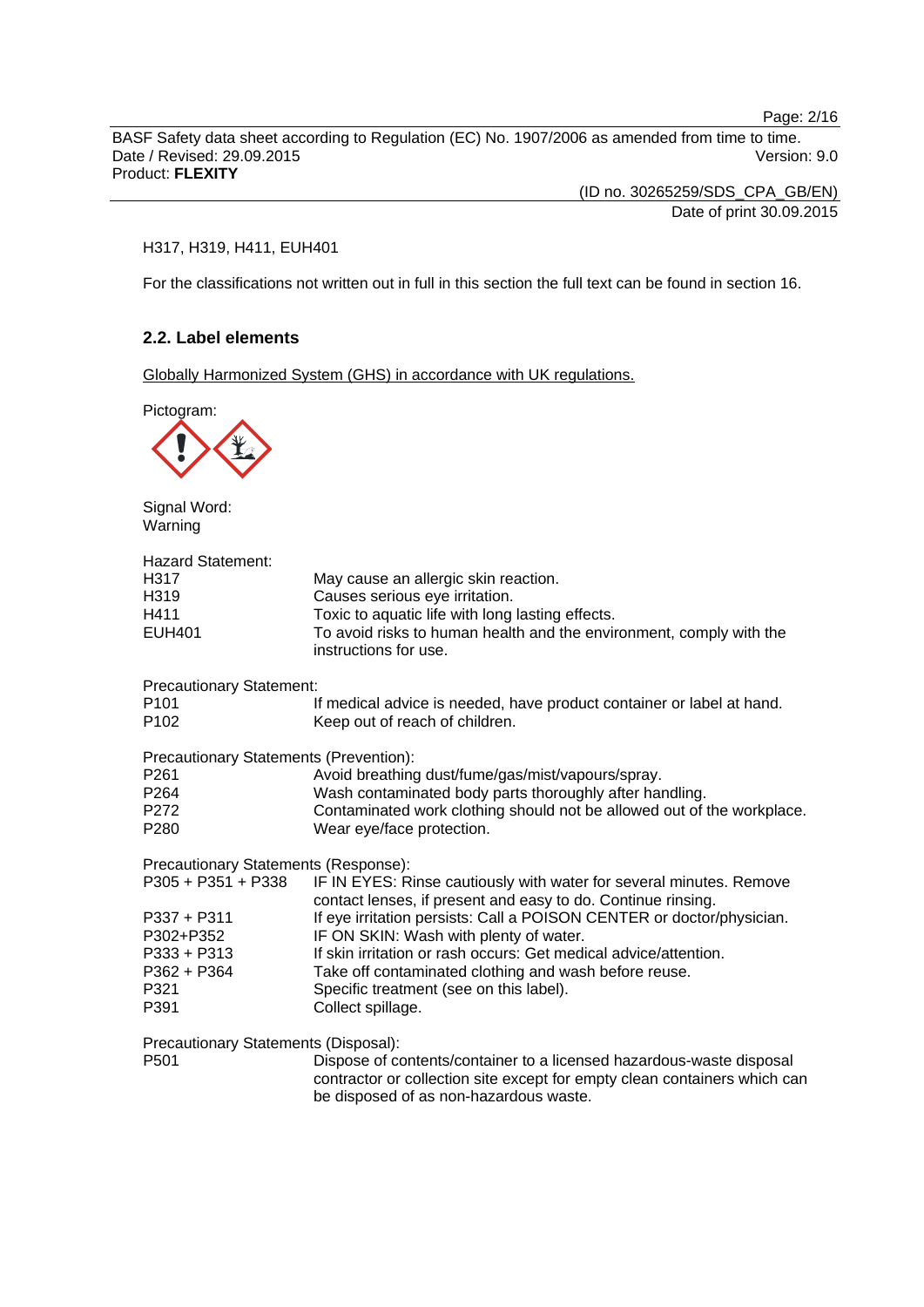Page: 3/16

BASF Safety data sheet according to Regulation (EC) No. 1907/2006 as amended from time to time. Date / Revised: 29.09.2015 Version: 9.0 Product: **FLEXITY**

(ID no. 30265259/SDS\_CPA\_GB/EN)

Date of print 30.09.2015

Labeling of special preparations (GHS): EUH208: May produce an allergic reaction. Contains: 1,2-BENZISOTHIAZOL-3(2H)-ONE

According to Regulation (EC) No 1272/2008 [CLP]

Hazard determining component(s) for labelling: METRAFENONE, D-GLUCOPYRANOSE, OLIGOMERS, DECYL OCTYL GLYCOSIDE

#### **2.3. Other hazards**

According to Regulation (EC) No 1272/2008 [CLP]

See section 12 - Results of PBT and vPvB assessment.

If applicable information is provided in this section on other hazards which do not result in classification but which may contribute to the overall hazards of the substance or mixture.

# **SECTION 3: Composition/Information on Ingredients**

#### **3.1. Substances**

Not applicable

# **3.2. Mixtures**

#### Chemical nature

crop protection product, fungicide, suspension concentrate (SC)

Hazardous ingredients (GHS) according to Regulation (EC) No. 1272/2008

Metrafenone

| Content (W/W): 25.2 %   |
|-------------------------|
| CAS Number: 220899-03-6 |

Aquatic Acute 1 Aquatic Chronic 2 H400, H411

D-Glucopyranose, oligomers, decyl octyl glycosides Content (W/W):  $<$  50 % CAS Number: 68515-73-1 EC-Number: 500-220-1 REACH registration number: 01- 2119488530-36 Eye Dam./Irrit. 1 H318

1,2-benzisothiazol-3(2H)-one; 1,2-benzisothiazolin-3-one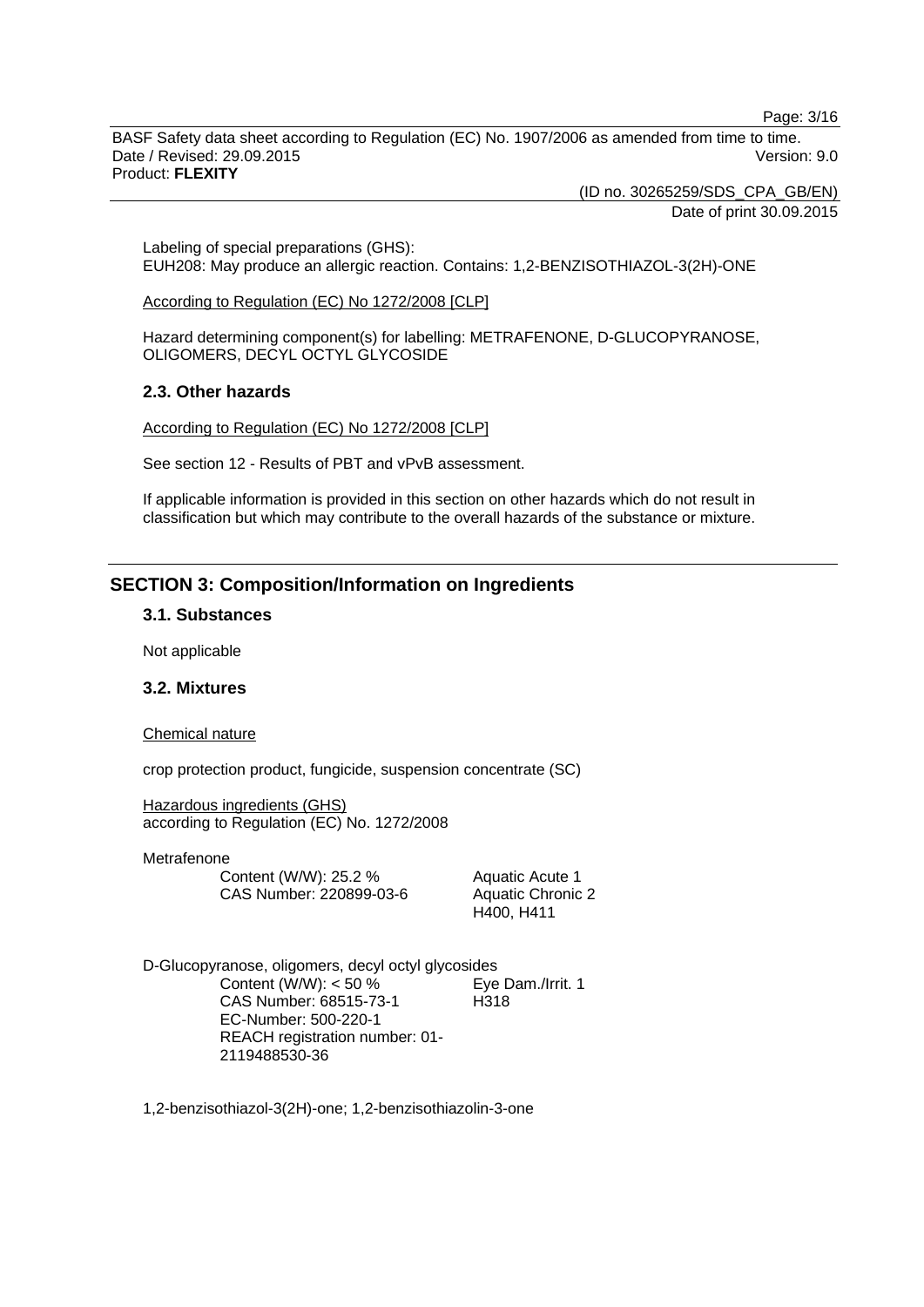Page: 4/16

BASF Safety data sheet according to Regulation (EC) No. 1907/2006 as amended from time to time. Date / Revised: 29.09.2015 Version: 9.0 Product: **FLEXITY**

(ID no. 30265259/SDS\_CPA\_GB/EN)

Date of print 30.09.2015

|                            | Dau                          |
|----------------------------|------------------------------|
| Content (W/W): $< 0.05$ %  | Acute Tox. 4 (oral)          |
| CAS Number: 2634-33-5      | Skin Corr./Irrit. 2          |
| EC-Number: 220-120-9       | Eye Dam./Irrit. 1            |
| INDEX-Number: 613-088-00-6 | Skin Sens. 1                 |
|                            | Aquatic Acute 1              |
|                            | M-factor acute: 10           |
|                            | H318, H315, H302, H317, H400 |
|                            |                              |
|                            |                              |

Specific concentration limit: Skin Sens.  $1:>= 0.05\%$ 

Propane-1,2-diol

Content (W/W): < 10 % CAS Number: 57-55-6 EC-Number: 200-338-0 REACH registration number: 01- 2119456809-23

For the classifications not written out in full in this section, including the hazard classes and the hazard statements, the full text is listed in section 16.

# **SECTION 4: First-Aid Measures**

#### **4.1. Description of first aid measures**

Show container, label and/or safety data sheet to physician.

Remove contaminated clothing.

If inhaled:

Keep patient calm, remove to fresh air, seek medical attention.

On skin contact: Wash thoroughly with soap and water.

On contact with eyes:

Wash affected eyes for at least 15 minutes under running water with eyelids held open, consult an eye specialist.

On ingestion: Immediately rinse mouth and then drink 200-300 ml of water, seek medical attention.

# **4.2. Most important symptoms and effects, both acute and delayed**

Symptoms: The most important known symptoms and effects are described in the labelling (see section 2) and/or in section 11.. Further important symptoms and effects are so far not known.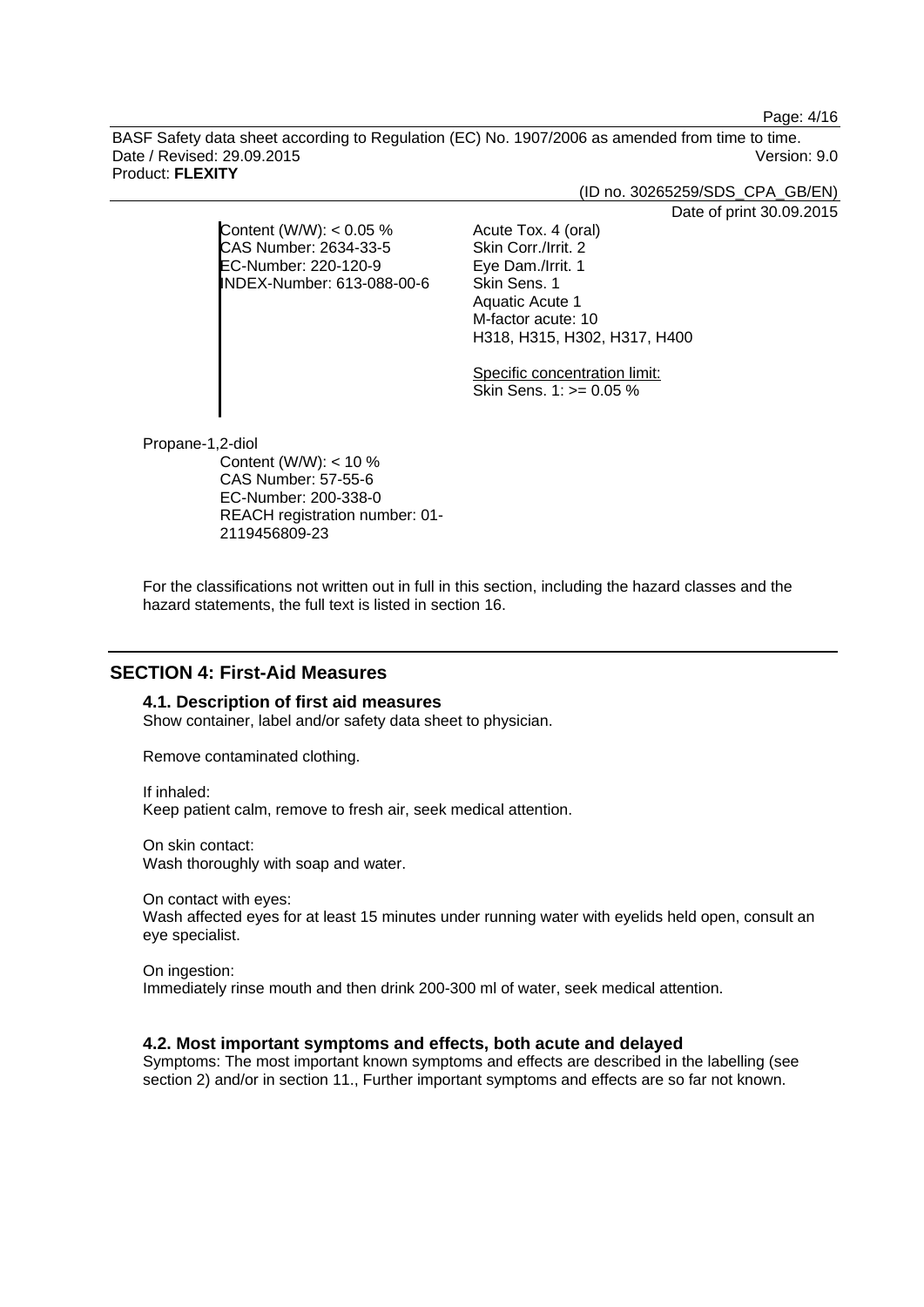Page: 5/16

BASF Safety data sheet according to Regulation (EC) No. 1907/2006 as amended from time to time. Date / Revised: 29.09.2015 Version: 9.0 Product: **FLEXITY**

(ID no. 30265259/SDS\_CPA\_GB/EN)

Date of print 30.09.2015

**4.3. Indication of any immediate medical attention and special treatment needed** Treatment: Treat according to symptoms (decontamination, vital functions), no known specific antidote.

# **SECTION 5: Fire-Fighting Measures**

### **5.1. Extinguishing media**

Suitable extinguishing media: water spray, carbon dioxide, foam, dry powder

## **5.2. Special hazards arising from the substance or mixture**

carbon monoxide, hydrogen bromide, Carbon dioxide, nitrogen oxides The substances/groups of substances mentioned can be released in case of fire.

# **5.3. Advice for fire-fighters**

Special protective equipment: Wear self-contained breathing apparatus and chemical-protective clothing.

Further information:

Collect contaminated extinguishing water separately, do not allow to reach sewage or effluent systems. Dispose of fire debris and contaminated extinguishing water in accordance with official regulations. In case of fire and/or explosion do not breathe fumes. Keep containers cool by spraying with water if exposed to fire.

# **SECTION 6: Accidental Release Measures**

#### **6.1. Personal precautions, protective equipment and emergency procedures**

Do not breathe vapour/spray. Use personal protective clothing. Avoid contact with the skin, eyes and clothing.

## **6.2. Environmental precautions**

Do not allow contamination of public drains or surface or ground waters. Inform local water plc if spillage enters drains and the Environment Agency (England & Wales), the Scottish Environmental Protection Agency (Scotland), or the Environment and Heritage Service (Northern Ireland) if it enters surface or ground waters. Keep people and animals away.

#### **6.3. Methods and material for containment and cleaning up**

For small amounts: Pick up with suitable absorbent material (e.g. sand, sawdust, general-purpose binder, kieselguhr).

For large amounts: Dike spillage. Pump off product.

Dispose of absorbed material in accordance with regulations. Collect waste in suitable containers, which can be labeled and sealed. Clean contaminated floors and objects thoroughly with water and detergents, observing environmental regulations.

### **6.4. Reference to other sections**

Information regarding exposure controls/personal protection and disposal considerations can be found in section 8 and 13.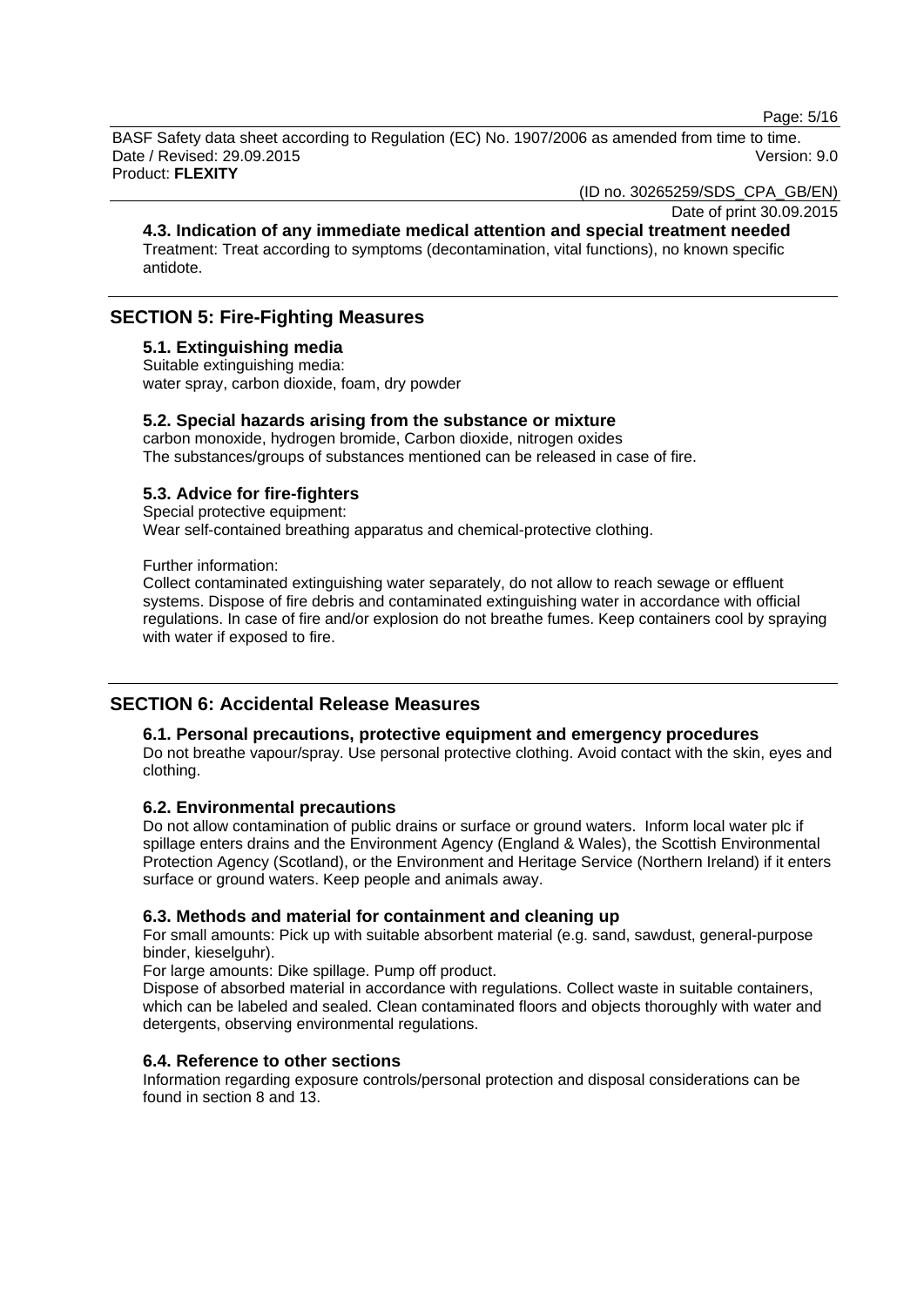Page: 6/16

BASF Safety data sheet according to Regulation (EC) No. 1907/2006 as amended from time to time. Date / Revised: 29.09.2015 Version: 9.0 Product: **FLEXITY**

> (ID no. 30265259/SDS\_CPA\_GB/EN) Date of print 30.09.2015

# **SECTION 7: Handling and Storage**

### **7.1. Precautions for safe handling**

No special measures necessary if stored and handled correctly. Ensure thorough ventilation of stores and work areas. When using do not eat, drink or smoke. Hands and/or face should be washed before breaks and at the end of the shift.

Protection against fire and explosion:

No special precautions necessary. The substance/product is non-combustible. Product is not explosive.

## **7.2. Conditions for safe storage, including any incompatibilities**

Segregate from foods and animal feeds. Further information on storage conditions: Keep away from heat. Protect from direct sunlight.

Protect from temperatures below: 0 °C The packed product must be protected from temperatures below the indicated one. Protect from temperatures above: 35 °C The packed product must be protected against exceeding the indicated temperature.

# **7.3. Specific end use(s)**

For the relevant identified use(s) listed in Section 1 the advice mentioned in this section 7 is to be observed.

# **SECTION 8: Exposure Controls/Personal Protection**

# **8.1. Control parameters**

Components with occupational exposure limits

57-55-6: Propane-1,2-diol

TWA value 10 mg/m3 (WEL/EH 40 (UK)), Particulate TWA value 474 mg/m3 ; 150 ppm (WEL/EH 40 (UK)), Total vapour and particulates

Refer to the current edition of HSE Guidance Note EH40 Occupational Exposure Limits (United Kingdom). For normal use and handling refer to the product label/leaflet.

#### **8.2. Exposure controls**

Personal protective equipment

Respiratory protection:

Suitable respiratory protection for higher concentrations or long-term effect: Combination filter for gases/vapours of organic, inorganic, acid inorganic and alkaline compounds (e.g. EN 14387 Type ABEK).

Hand protection: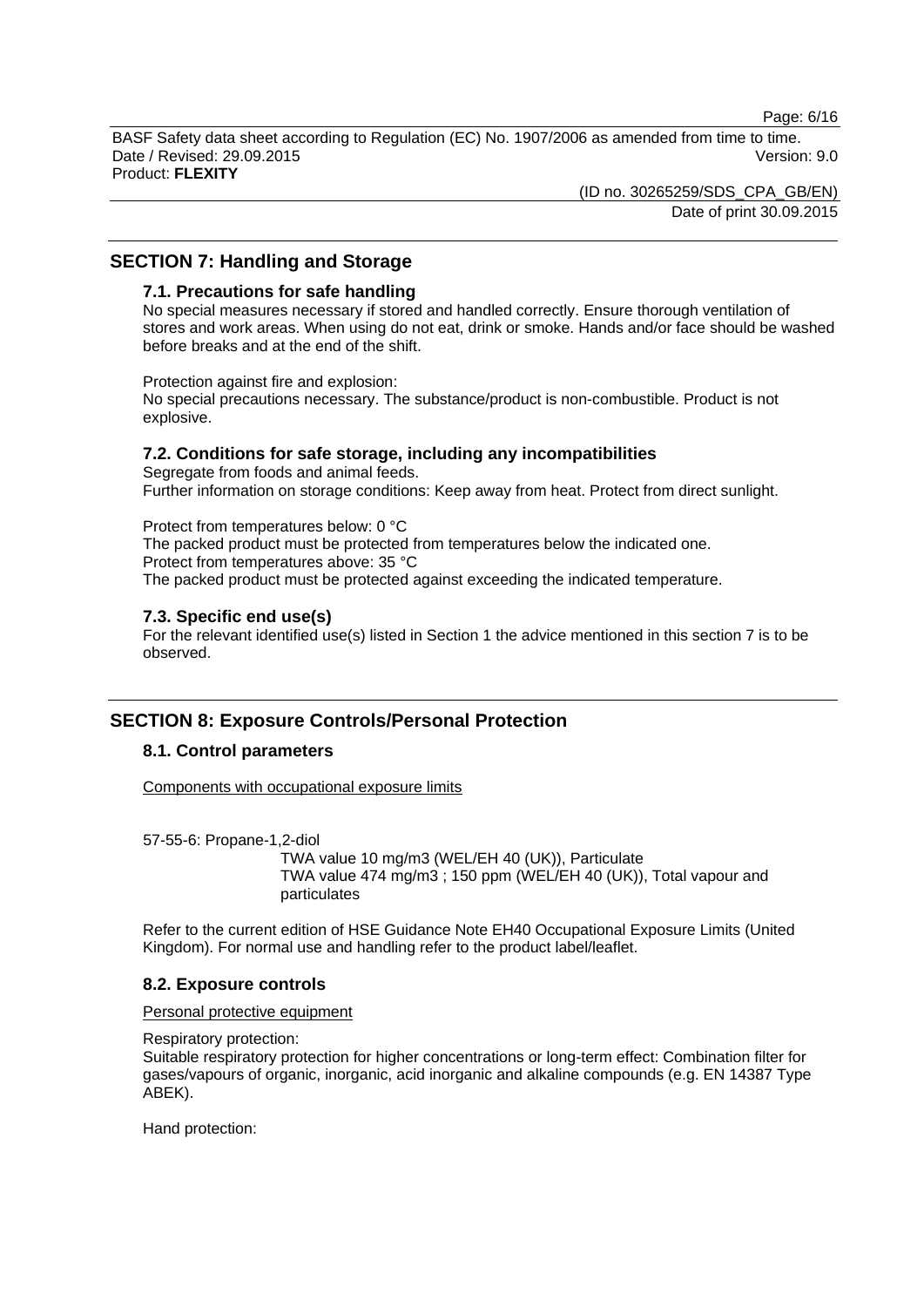Page: 7/16

BASF Safety data sheet according to Regulation (EC) No. 1907/2006 as amended from time to time. Date / Revised: 29.09.2015 Version: 9.0 Product: **FLEXITY**

(ID no. 30265259/SDS\_CPA\_GB/EN)

Date of print 30.09.2015

Suitable chemical resistant safety gloves (EN 374) also with prolonged, direct contact (Recommended: Protective index 6, corresponding > 480 minutes of permeation time according to EN 374): E.g. nitrile rubber (0.4 mm), chloroprene rubber (0.5 mm), butyl rubber (0.7 mm) etc.

#### Eye protection:

Safety glasses with side-shields (frame goggles) (e.g. EN 166)

#### Body protection:

Body protection must be chosen depending on activity and possible exposure, e.g. apron, protecting boots, chemical-protection suit (according to EN 14605 in case of splashes or EN ISO 13982 in case of dust).

#### General safety and hygiene measures

The statements on personal protective equipment in the instructions for use apply when handling crop-protection agents in final-consumer packing. Wearing of closed work clothing is recommended. Store work clothing separately. Keep away from food, drink and animal feeding stuffs.

# **SECTION 9: Physical and Chemical Properties**

## **9.1. Information on basic physical and chemical properties**

| Form:<br>Colour:<br>Odour:<br>Odour threshold: | suspension<br>beige<br>aliphatic                          |            |
|------------------------------------------------|-----------------------------------------------------------|------------|
|                                                | Not determined due to potential                           |            |
| pH value:                                      | health hazard by inhalation.<br>approx. $6 - 8$           | (pH Meter) |
|                                                | (20 °C)                                                   |            |
|                                                | (measured with the undiluted                              |            |
|                                                | substance)                                                |            |
| Melting point:                                 | approx. 0 °C<br>Information applies to the solvent.       |            |
| Boiling point:                                 | approx. 100 °C                                            |            |
|                                                | Information applies to the solvent.                       |            |
| Flash point:                                   |                                                           |            |
|                                                | Non-flammable.                                            |            |
| Evaporation rate:                              |                                                           |            |
|                                                | not applicable<br>not flammable                           |            |
| Flammability:<br>Lower explosion limit:        |                                                           |            |
|                                                | As a result of our experience with this                   |            |
|                                                | product and our knowledge of its                          |            |
|                                                | composition we do not expect any                          |            |
|                                                | hazard as long as the product is used                     |            |
|                                                | appropriately and in accordance with<br>the intended use. |            |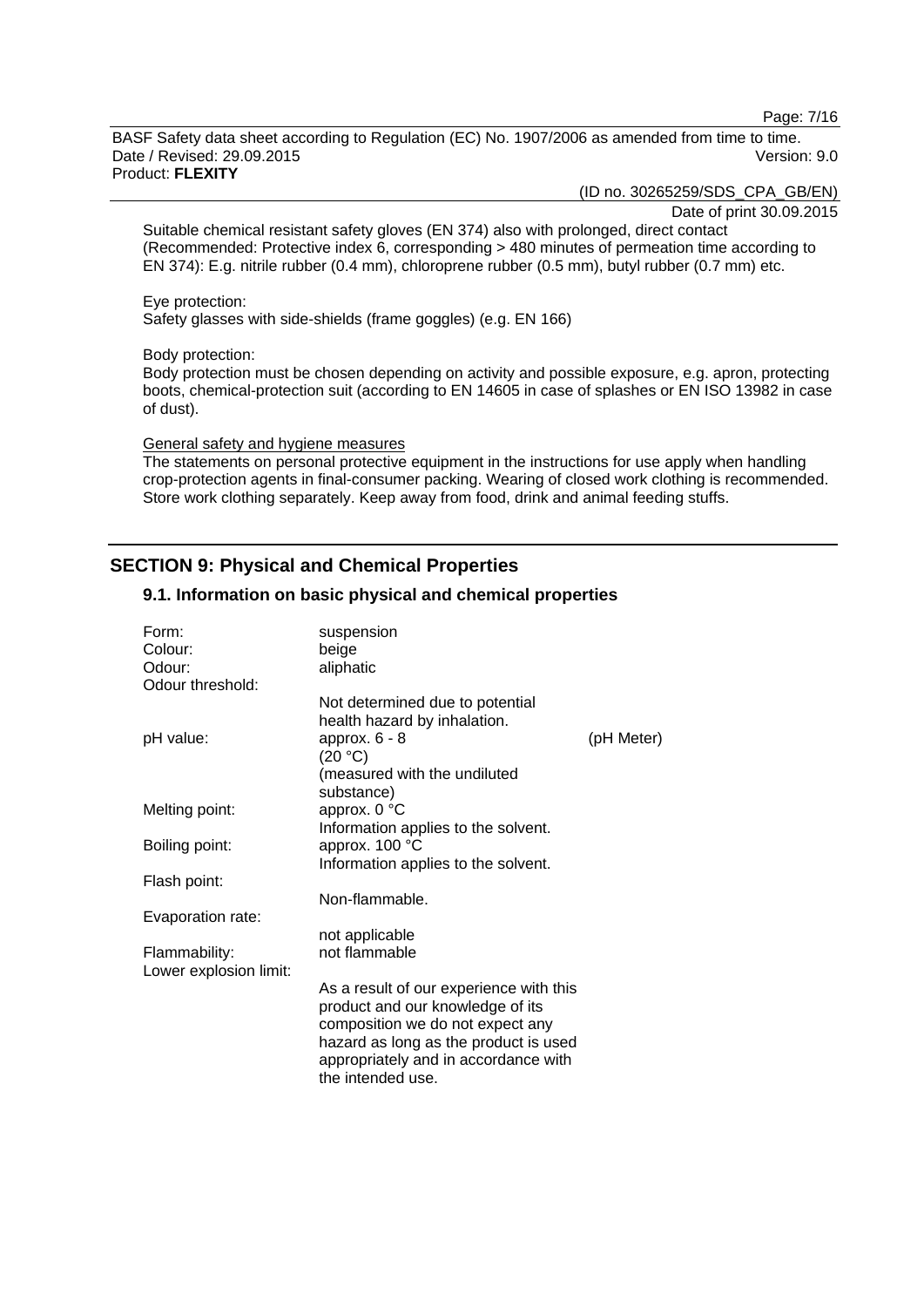Page: 8/16

BASF Safety data sheet according to Regulation (EC) No. 1907/2006 as amended from time to time. Date / Revised: 29.09.2015 Version: 9.0 Product: **FLEXITY**

(ID no. 30265259/SDS\_CPA\_GB/EN)

|                                |                                                                        | Date of print 30.09.2015 |
|--------------------------------|------------------------------------------------------------------------|--------------------------|
| Upper explosion limit:         |                                                                        |                          |
|                                | As a result of our experience with this                                |                          |
|                                | product and our knowledge of its                                       |                          |
|                                | composition we do not expect any                                       |                          |
|                                | hazard as long as the product is used                                  |                          |
|                                | appropriately and in accordance with                                   |                          |
|                                | the intended use.                                                      |                          |
| Ignition temperature:          | 379 °C                                                                 |                          |
|                                | The product has not been tested.                                       |                          |
|                                | The statement has been derived from                                    |                          |
|                                | substances/products of a similar                                       |                          |
|                                | structure or composition.                                              |                          |
| Vapour pressure:               | approx. 23 hPa                                                         |                          |
|                                | (20 °C)                                                                |                          |
|                                | Information applies to the solvent.                                    |                          |
| Density:                       | approx. 1.19 g/cm3                                                     | (OECD Guideline 109)     |
|                                | (20 °C)                                                                |                          |
| Relative vapour density (air): |                                                                        |                          |
|                                | not applicable                                                         |                          |
| Solubility in water:           | dispersible                                                            |                          |
|                                | Partitioning coefficient n-octanol/water (log Kow):                    |                          |
|                                | not applicable                                                         |                          |
|                                | Thermal decomposition: 205 °C, 30 kJ/kg, (DSC (DIN 51007))             |                          |
|                                | (onset temperature)                                                    |                          |
|                                | 290 °C, 750 kJ/kg, (DSC (DIN 51007))                                   |                          |
|                                | (onset temperature)                                                    |                          |
|                                | Not a substance liable to self-decomposition according to UN transport |                          |
|                                | regulations, class 4.1.                                                |                          |
| Viscosity, dynamic:            | approx. 616 mPa.s                                                      | (OECD 114)               |
|                                | (20 °C, 100 1/s)                                                       |                          |
| Explosion hazard:              | not explosive                                                          |                          |
| Fire promoting properties:     | not fire-propagating                                                   |                          |

# **9.2. Other information**

Other Information: If necessary, information on other physical and chemical parameters is indicated in this section.

# **SECTION 10: Stability and Reactivity**

#### **10.1. Reactivity**

No hazardous reactions if stored and handled as prescribed/indicated.

# **10.2. Chemical stability**

The product is stable if stored and handled as prescribed/indicated.

# **10.3. Possibility of hazardous reactions**

No hazardous reactions if stored and handled as prescribed/indicated.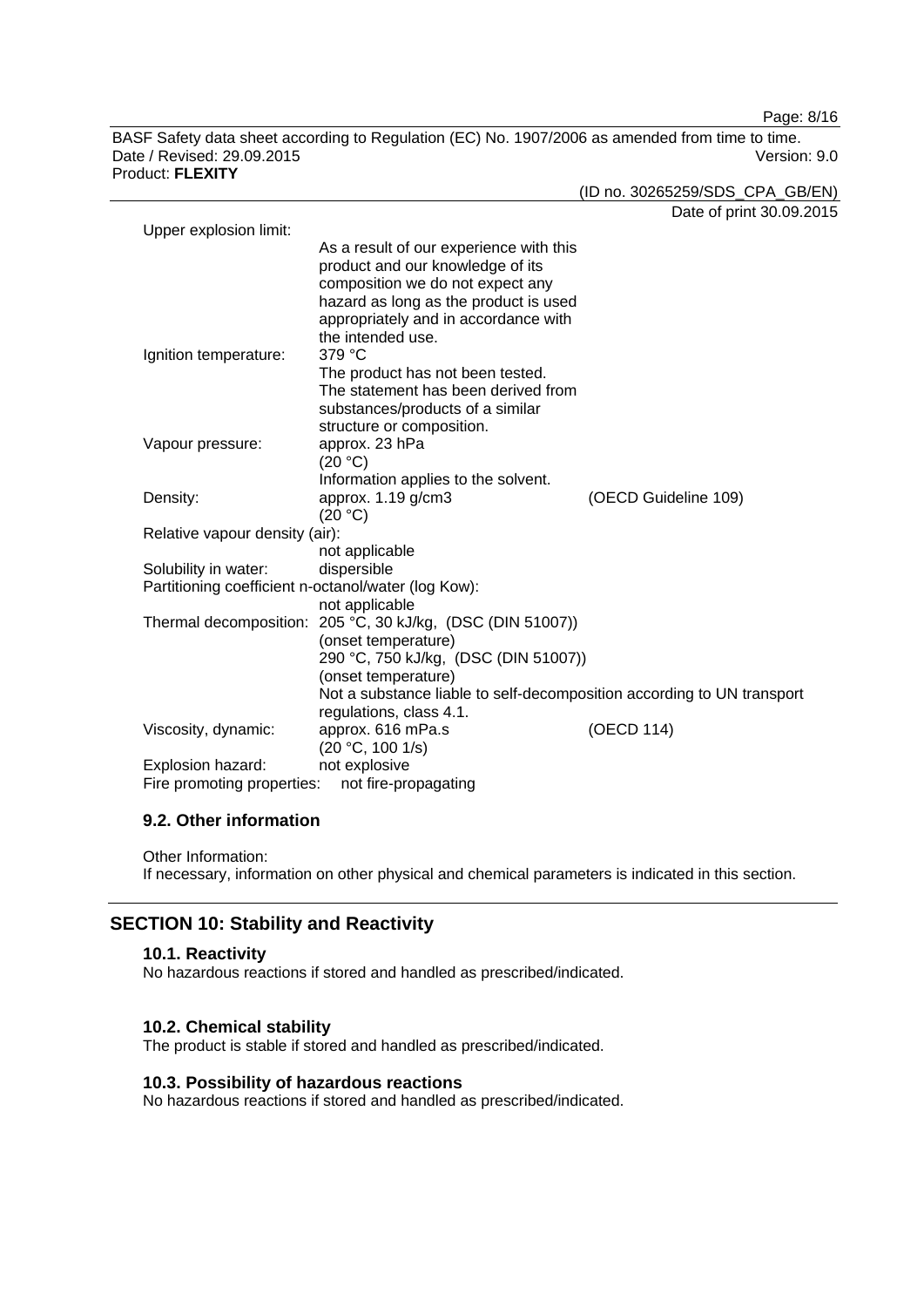Page: 9/16

BASF Safety data sheet according to Regulation (EC) No. 1907/2006 as amended from time to time. Date / Revised: 29.09.2015 Version: 9.0 Product: **FLEXITY**

> (ID no. 30265259/SDS\_CPA\_GB/EN) Date of print 30.09.2015

# **10.4. Conditions to avoid**

See MSDS section 7 - Handling and storage.

# **10.5. Incompatible materials**

Substances to avoid: strong oxidizing agents, strong bases, strong acids

## **10.6. Hazardous decomposition products**

Hazardous decomposition products: No hazardous decomposition products if stored and handled as prescribed/indicated.

# **SECTION 11: Toxicological Information**

# **11.1. Information on toxicological effects**

Acute toxicity

Assessment of acute toxicity: Virtually nontoxic after a single ingestion. Virtually nontoxic after a single skin contact. Virtually nontoxic by inhalation.

Experimental/calculated data: LD50 rat (oral): > 5,000 mg/kg (OECD Guideline 401) No mortality was observed.

LC50 rat (by inhalation): > 3.1 mg/l 4 h (OECD Guideline 403) No mortality was observed. Highest concentration available for testing. An aerosol with respirable particles was tested.

LD50 rat (dermal): > 5,000 mg/kg (OECD Guideline 402)

**Irritation** 

Assessment of irritating effects: May cause slight irritation to the eyes. Not irritating to the skin.

Experimental/calculated data: Skin corrosion/irritation rabbit: non-irritant (OECD Guideline 404)

Serious eye damage/irritation rabbit: Slightly irritating. (OECD Guideline 405)

Respiratory/Skin sensitization

Assessment of sensitization: There is no evidence of a skin-sensitizing potential.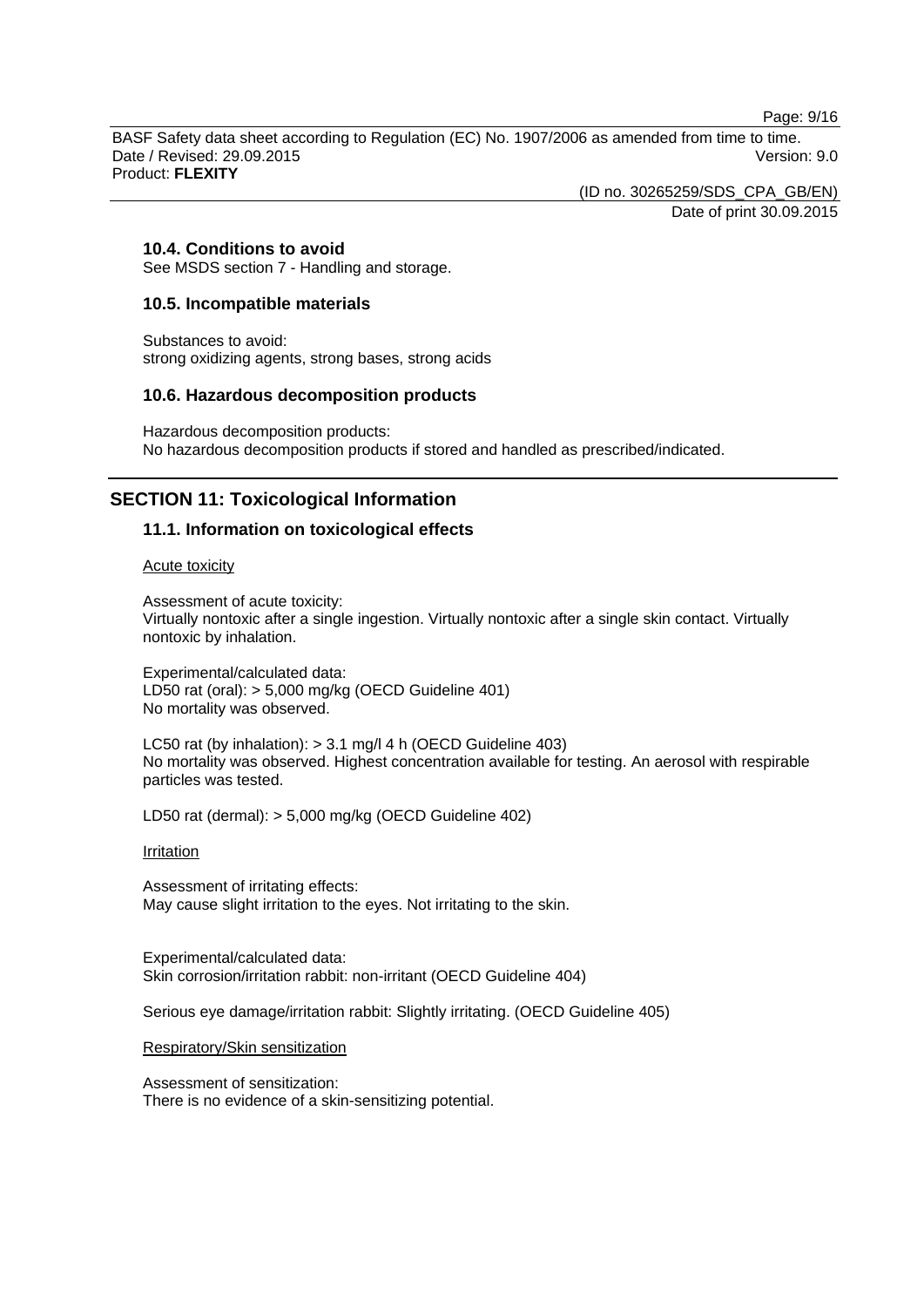Page: 10/16

BASF Safety data sheet according to Regulation (EC) No. 1907/2006 as amended from time to time. Date / Revised: 29.09.2015 Version: 9.0 Product: **FLEXITY**

(ID no. 30265259/SDS\_CPA\_GB/EN)

Date of print 30.09.2015

Experimental/calculated data:

Buehler test guinea pig: Skin sensitizing effects were not observed in animal studies. (OECD Guideline 406)

#### Germ cell mutagenicity

Assessment of mutagenicity:

The product has not been tested. The statement has been derived from the properties of the individual components. Mutagenicity tests revealed no genotoxic potential.

#### **Carcinogenicity**

Assessment of carcinogenicity: The product has not been tested. The statement has been derived from the properties of the individual components.

#### *Information on: Metrafenone*

*Assessment of carcinogenicity:*

*When given in high doses, the substance was carcinogenic in animal studies. Based on its mechanism of action, a carcinogenic potential is not expected after exposure to low doses.*

----------------------------------

#### Developmental toxicity

#### Assessment of teratogenicity:

The product has not been tested. The statement has been derived from the properties of the individual components. Animal studies gave no indication of a developmental toxic effect at doses that were not toxic to the parental animals.

#### Specific target organ toxicity (single exposure)

#### Assessment of STOT single:

Based on the available information there is no specific target organ toxicity to be expected after a single exposure.

Remarks: The product has not been tested. The statement has been derived from the properties of the individual components.

#### Repeated dose toxicity and Specific target organ toxicity (repeated exposure)

#### Assessment of repeated dose toxicity:

The product has not been tested. The statement has been derived from the properties of the individual components. No substance-specific organtoxicity was observed after repeated administration to animals.

#### Aspiration hazard

The product has not been tested. The statement has been derived from the properties of the individual components.

No aspiration hazard expected.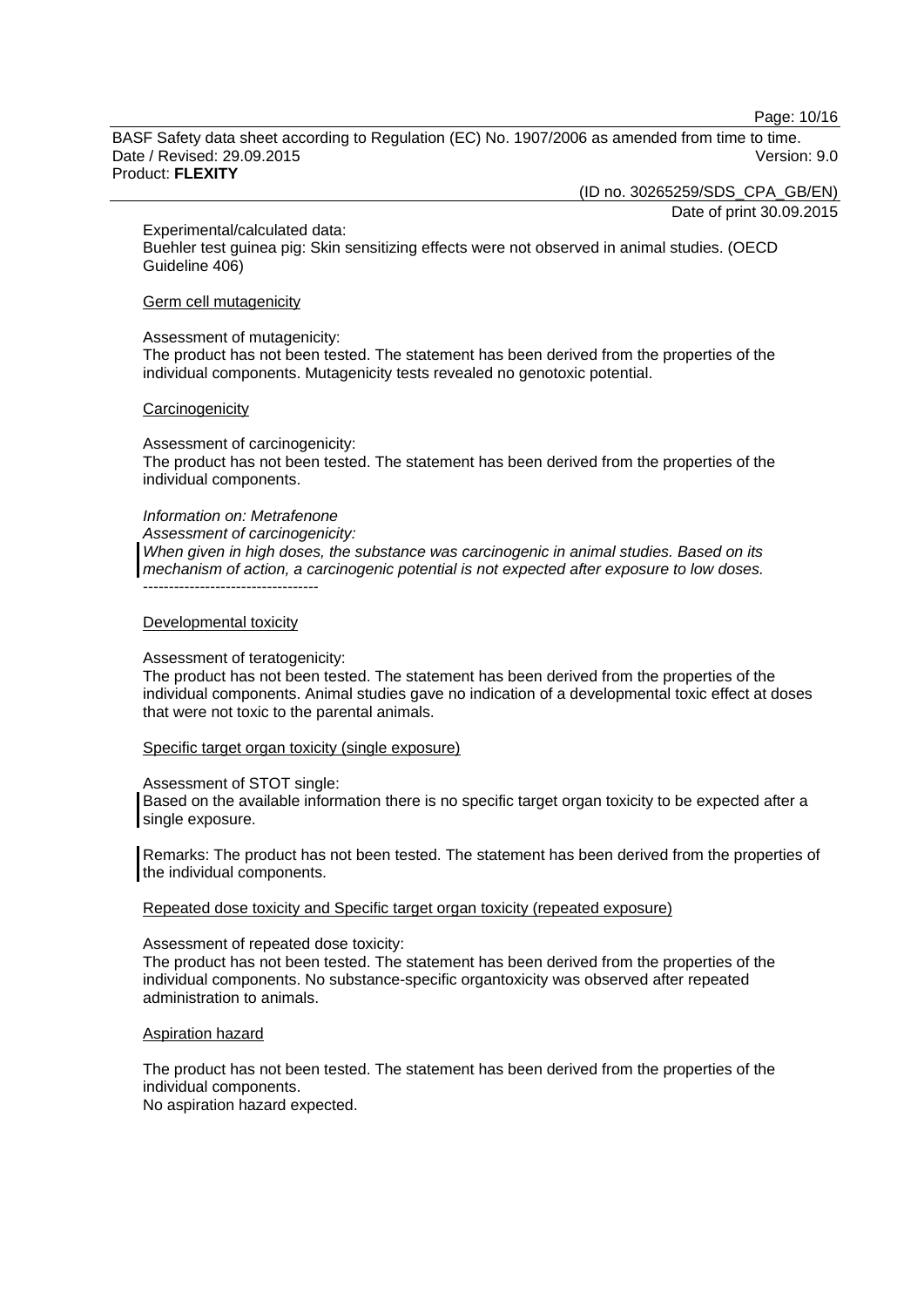Page: 11/16

BASF Safety data sheet according to Regulation (EC) No. 1907/2006 as amended from time to time. Date / Revised: 29.09.2015 Version: 9.0 Product: **FLEXITY**

(ID no. 30265259/SDS\_CPA\_GB/EN)

Date of print 30.09.2015

Other relevant toxicity information

Misuse can be harmful to health.

# **SECTION 12: Ecological Information**

## **12.1. Toxicity**

Assessment of aquatic toxicity: Harmful to aquatic life. Toxic to aquatic life with long lasting effects.

Toxicity to fish: LC50 (96 h) > 94 mg/l, Oncorhynchus mykiss (OECD 203; ISO 7346; 92/69/EEC, C.1, static)

Aquatic invertebrates:

EC50 (48 h) 20 mg/l, Daphnia magna (OECD Guideline 202, part 1, static)

Aquatic plants:

EC50 (72 h) 21 mg/l (growth rate), Selenastrum capricornutum (OECD Guideline 201, static)

No observed effect concentration (72 h) 0.76 mg/l (growth rate), Selenastrum capricornutum (OECD Guideline 201, static)

Chronic toxicity to aquatic invertebrates: The product has not been tested. The statement has been derived from the properties of the individual components.

*Information on: Metrafenone Chronic toxicity to aquatic invertebrates: No observed effect concentration (21 d) 0.225 mg/l, Daphnia magna (OPP 72-4 (EPA-Guideline), static)* ----------------------------------

**12.2. Persistence and degradability**

Assessment biodegradation and elimination (H2O): The product has not been tested. The statement has been derived from the properties of the individual components.

*Information on: Metrafenone Assessment biodegradation and elimination (H2O): Not readily biodegradable (by OECD criteria).* ----------------------------------

# **12.3. Bioaccumulative potential**

Assessment bioaccumulation potential: The product has not been tested. The statement has been derived from the properties of the individual components.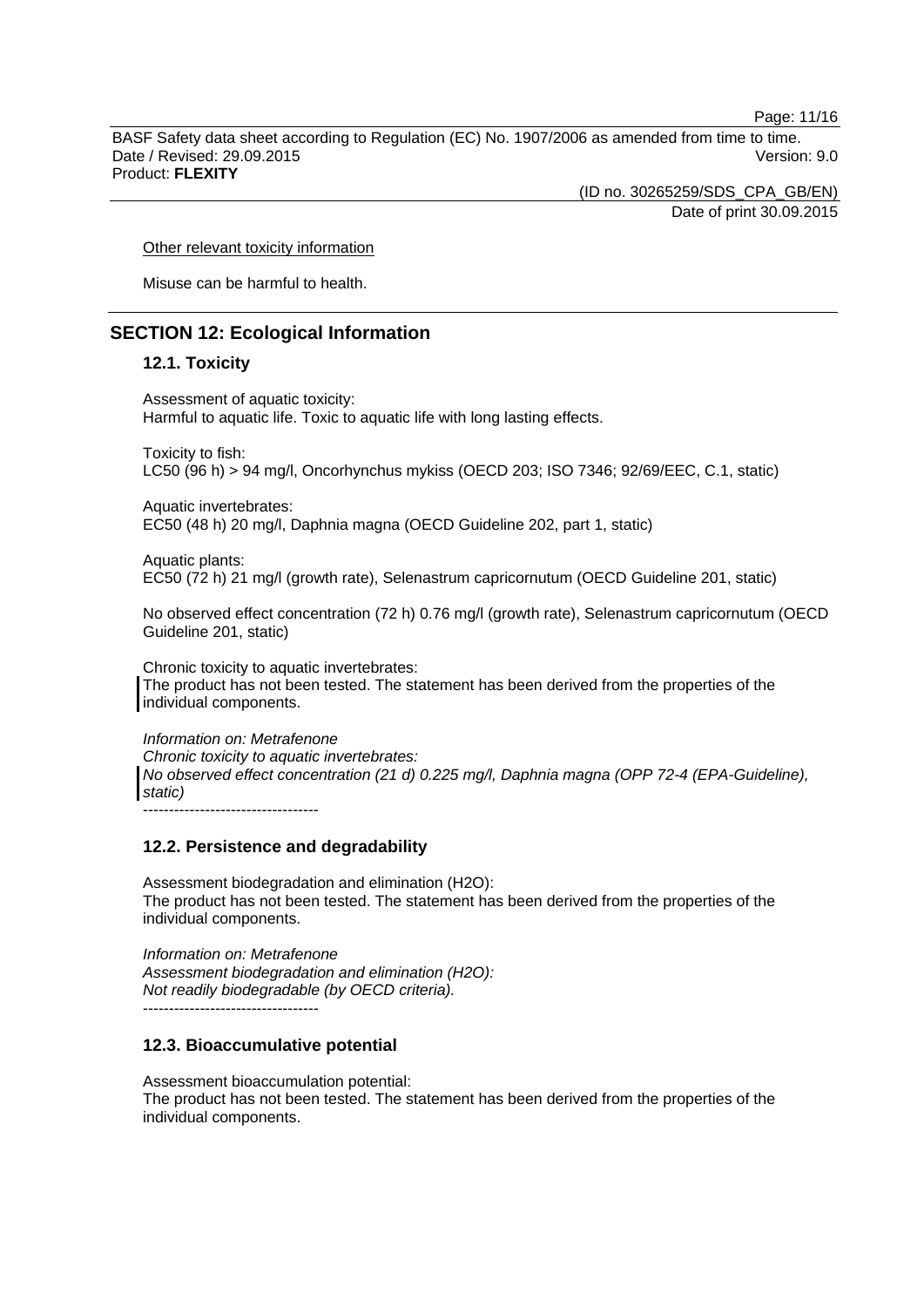Page: 12/16

BASF Safety data sheet according to Regulation (EC) No. 1907/2006 as amended from time to time. Date / Revised: 29.09.2015 Version: 9.0 Product: **FLEXITY**

(ID no. 30265259/SDS\_CPA\_GB/EN)

Date of print 30.09.2015

*Information on: Metrafenone Bioaccumulation potential: Bioconcentration factor: 140 - 180 (42 d), Lepomis macrochirus (OECD Guideline 305 E)* ----------------------------------

# **12.4. Mobility in soil**

Assessment transport between environmental compartments: Adsorption in soil: The product has not been tested. The statement has been derived from the properties of the individual components.

*Information on: Metrafenone*

*Assessment transport between environmental compartments: Adsorption in soil: Following exposure to soil, adsorption to solid soil particles is probable, therefore contamination of groundwater is not expected.* ----------------------------------

# **12.5. Results of PBT and vPvB assessment**

The product does not contain a substance fulfilling the PBT (persistent/bioaccumulative/toxic) criteria or the vPvB (very persistent/very bioaccumulative) criteria.

# **12.6. Other adverse effects**

The product does not contain substances that are listed in Regulation (EC) 1005/2009 on substances that deplete the ozone layer.

# **12.7. Additional information**

Other ecotoxicological advice: Do not discharge product into the environment without control.

# **SECTION 13: Disposal Considerations**

# **13.1. Waste treatment methods**

Must be disposed of or incinerated in accordance with local regulations.

The UK Environmental Protection (Duty of Care) Regulations (EP) and amendments should be noted (United Kingdom).

This product and any uncleaned containers must be disposed of as hazardous waste in accordance with the 2005 Hazardous Waste Regulations and amendments (United Kingdom)

Contaminated packaging: Contaminated packaging should be emptied as far as possible and disposed of in the same manner as the substance/product.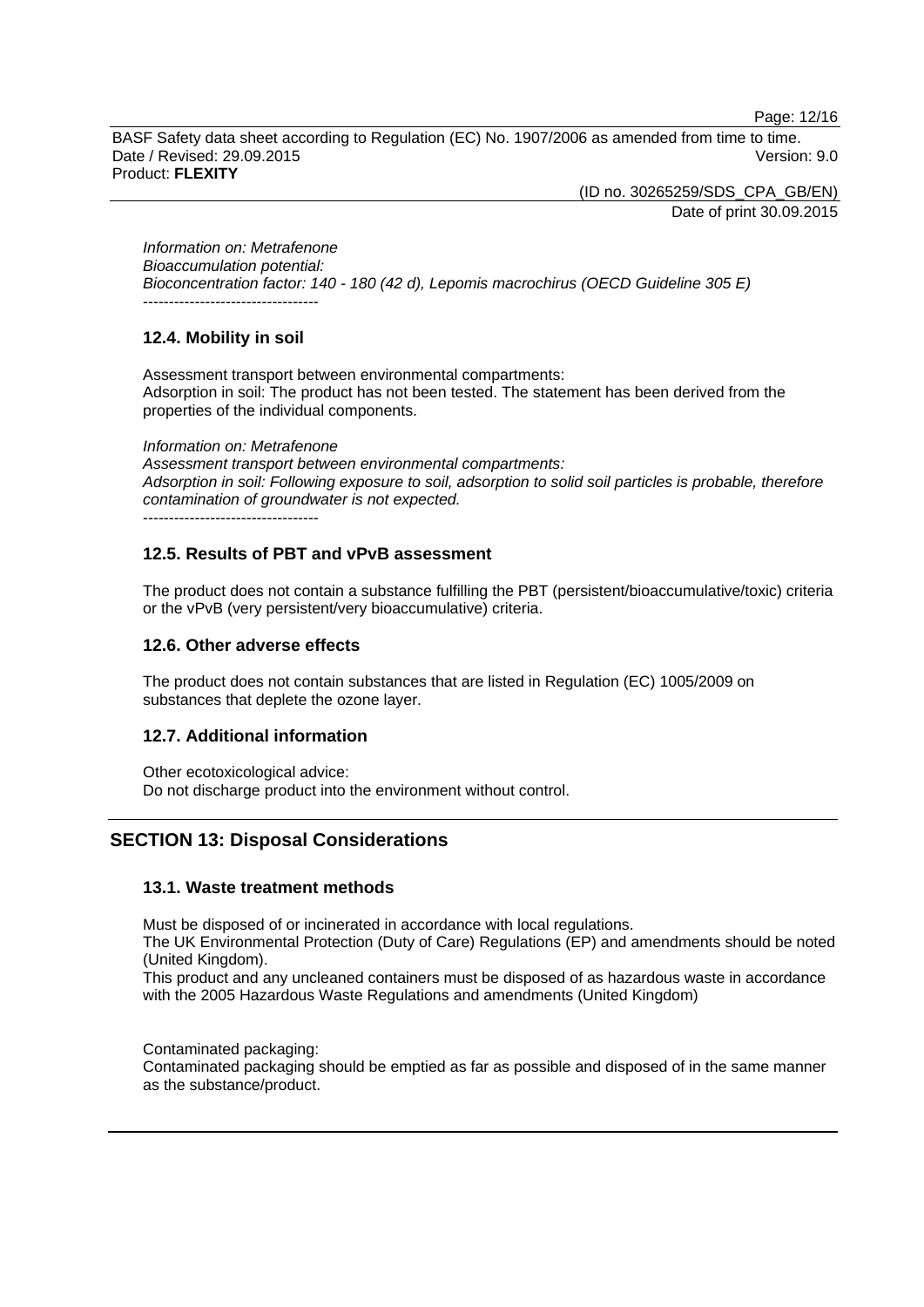Page: 13/16

BASF Safety data sheet according to Regulation (EC) No. 1907/2006 as amended from time to time. Date / Revised: 29.09.2015 Version: 9.0 Product: **FLEXITY**

(ID no. 30265259/SDS\_CPA\_GB/EN)

Date of print 30.09.2015

# **SECTION 14: Transport Information**

## **Land transport**

ADR

| UN number<br>UN proper shipping name:                                                                       | UN3082<br>ENVIRONMENTALLY HAZARDOUS SUBSTANCE, LIQUID,<br>N.O.S. (contains METRAFENONE) |
|-------------------------------------------------------------------------------------------------------------|-----------------------------------------------------------------------------------------|
| Transport hazard class(es):<br>Packing group:<br>Environmental hazards:<br>Special precautions for<br>user: | 9, EHSM<br>Ш<br>ves<br>Tunnel code: E                                                   |
| <b>RID</b>                                                                                                  |                                                                                         |
| UN number<br>UN proper shipping name:                                                                       | UN3082<br>ENVIRONMENTALLY HAZARDOUS SUBSTANCE, LIQUID,<br>N.O.S. (contains METRAFENONE) |
| Transport hazard class(es):<br>Packing group:<br>Environmental hazards:<br>Special precautions for<br>user: | 9, EHSM<br>Ш<br>ves<br>None known                                                       |

#### **Inland waterway transport** ADN

| UN number<br>UN proper shipping name: | UN3082<br>ENVIRONMENTALLY HAZARDOUS SUBSTANCE, LIQUID, |
|---------------------------------------|--------------------------------------------------------|
| Transport hazard class(es):           | N.O.S. (contains METRAFENONE)<br>9, EHSM               |
| Packing group:                        | Ш                                                      |
| Environmental hazards:                | ves                                                    |
| Special precautions for               | None known                                             |
| user:                                 |                                                        |
| Transport in inland                   | Not evaluated                                          |
| waterway vessel:                      |                                                        |

# **Sea transport**

IMDG UN number: UN 3082 UN proper shipping name: ENVIRONMENTALLY HAZARDOUS SUBSTANCE, LIQUID, N.O.S. (contains METRAFENONE) Transport hazard class(es): 9, EHSM<br>Packing group: III Packing group: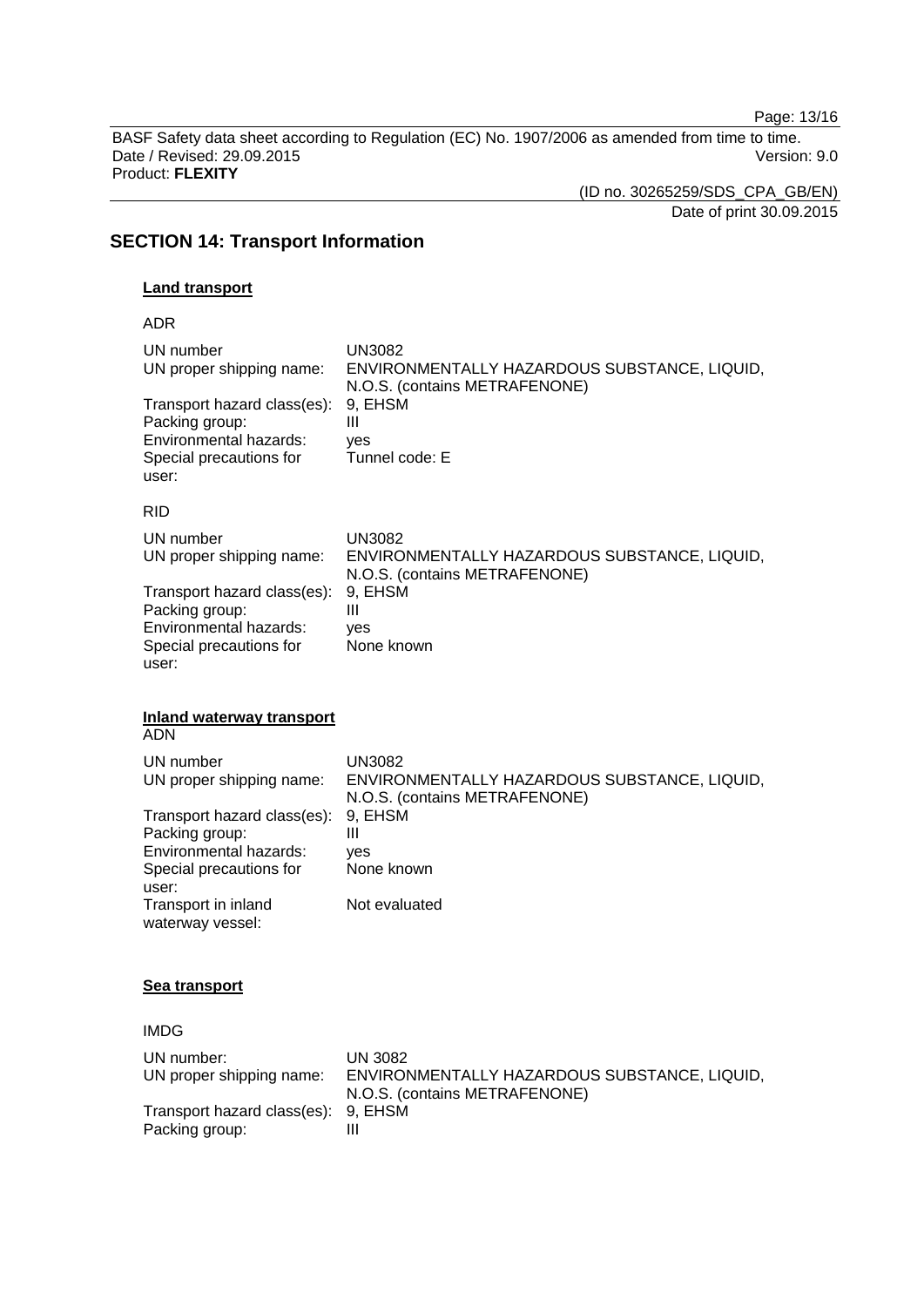Page: 14/16

BASF Safety data sheet according to Regulation (EC) No. 1907/2006 as amended from time to time. Date / Revised: 29.09.2015 Version: 9.0 Product: **FLEXITY**

(ID no. 30265259/SDS\_CPA\_GB/EN)

Date of print 30.09.2015

| Environmental hazards:  | ves<br>Marine pollutant: YES |  |
|-------------------------|------------------------------|--|
| Special precautions for | None known                   |  |
| user:                   |                              |  |

# **Air transport**

IATA/ICAO

| UN number:                          | UN 3082                                      |
|-------------------------------------|----------------------------------------------|
| UN proper shipping name:            | ENVIRONMENTALLY HAZARDOUS SUBSTANCE, LIQUID, |
|                                     | N.O.S. (contains METRAFENONE)                |
| Transport hazard class(es): 9, EHSM |                                              |
| Packing group:                      | Ш                                            |
| Environmental hazards:              | ves                                          |
| Special precautions for             | None known                                   |
| user:                               |                                              |

## **14.1. UN number**

See corresponding entries for "UN number" for the respective regulations in the tables above.

## **14.2. UN proper shipping name**

See corresponding entries for "UN proper shipping name" for the respective regulations in the tables above.

#### **14.3. Transport hazard class(es)**

See corresponding entries for "Transport hazard class(es)" for the respective regulations in the tables above.

# **14.4. Packing group**

See corresponding entries for "Packing group" for the respective regulations in the tables above.

# **14.5. Environmental hazards**

See corresponding entries for "Environmental hazards" for the respective regulations in the tables above.

#### **14.6. Special precautions for user**

See corresponding entries for "Special precautions for user" for the respective regulations in the tables above.

# **14.7. Transport in bulk according to Annex II of MARPOL73/78 and the IBC Code**

| Regulation:         | Not evaluated |
|---------------------|---------------|
| Shipment approved:  | Not evaluated |
| Pollution name:     | Not evaluated |
| Pollution category: | Not evaluated |
| Ship Type:          | Not evaluated |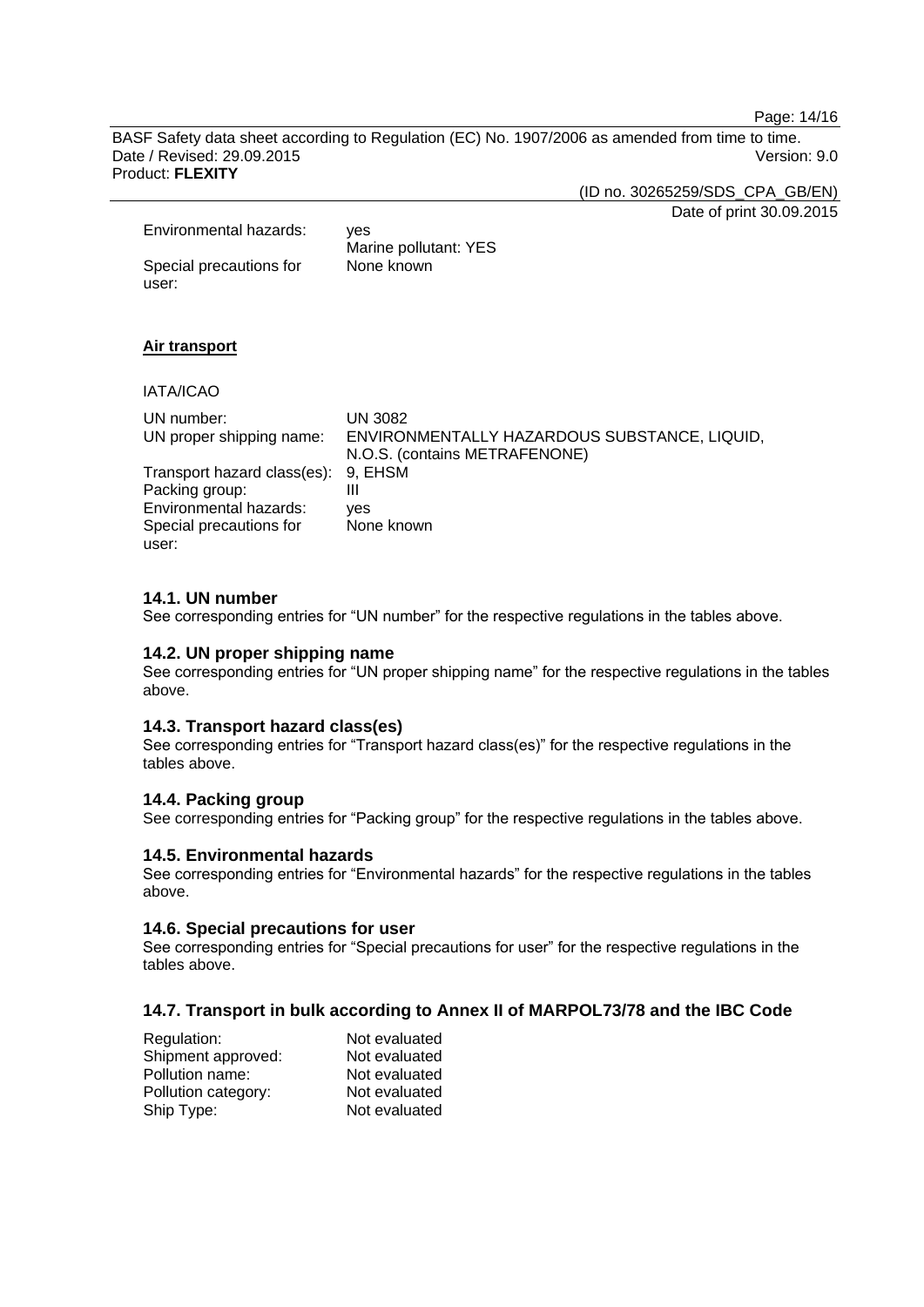Page: 15/16

BASF Safety data sheet according to Regulation (EC) No. 1907/2006 as amended from time to time. Date / Revised: 29.09.2015 Version: 9.0 Product: **FLEXITY**

(ID no. 30265259/SDS\_CPA\_GB/EN)

Date of print 30.09.2015

### **Further information**

This product is subject to the most recent edition of "The Carriage of Dangerous Goods and Use of Transportable Pressure Equipment Regulations" and their amendments (United Kingdom).

# **SECTION 15: Regulatory Information**

# **15.1. Safety, health and environmental regulations/legislation specific for the substance or mixture**

If other regulatory information applies that is not already provided elsewhere in this safety data sheet, then it is described in this subsection.

The data should be considered when making any assessment under the Control of Substances Hazardous to Health Regulations (COSHH), and related guidance, for example, 'COSHH Essentials' (United Kingdom).

This product may be subject to the Control of Major Accident Hazards Regulations (COMAH), and amendments if specific threshold tonnages are exceeded (United Kingdom).

This product is classified under the European CLP Regulation.

# **15.2. Chemical Safety Assessment**

Advice on product handling can be found in sections 7 and 8 of this safety data sheet.

# **SECTION 16: Other Information**

For proper and safe use of this product, please refer to the approval conditions laid down on the product label.

Full text of the classifications, including the hazard classes and the hazard statements, if mentioned in section 2 or 3:

| Skin Sens.        | Skin sensitization                                                  |
|-------------------|---------------------------------------------------------------------|
| Eye Dam./Irrit.   | Serious eye damage/eye irritation                                   |
| Aquatic Chronic   | Hazardous to the aquatic environment - chronic                      |
| Aquatic Acute     | Hazardous to the aquatic environment - acute                        |
| Acute Tox.        | Acute toxicity                                                      |
| Skin Corr./Irrit. | Skin corrosion/irritation                                           |
| H317              | May cause an allergic skin reaction.                                |
| H319              | Causes serious eye irritation.                                      |
| H411              | Toxic to aquatic life with long lasting effects.                    |
| EUH401            | To avoid risks to human health and the environment, comply with the |
|                   | instructions for use.                                               |
| H400              | Very toxic to aquatic life.                                         |
| H318              | Causes serious eye damage.                                          |
| H315              | Causes skin irritation.                                             |
| H302              | Harmful if swallowed.                                               |